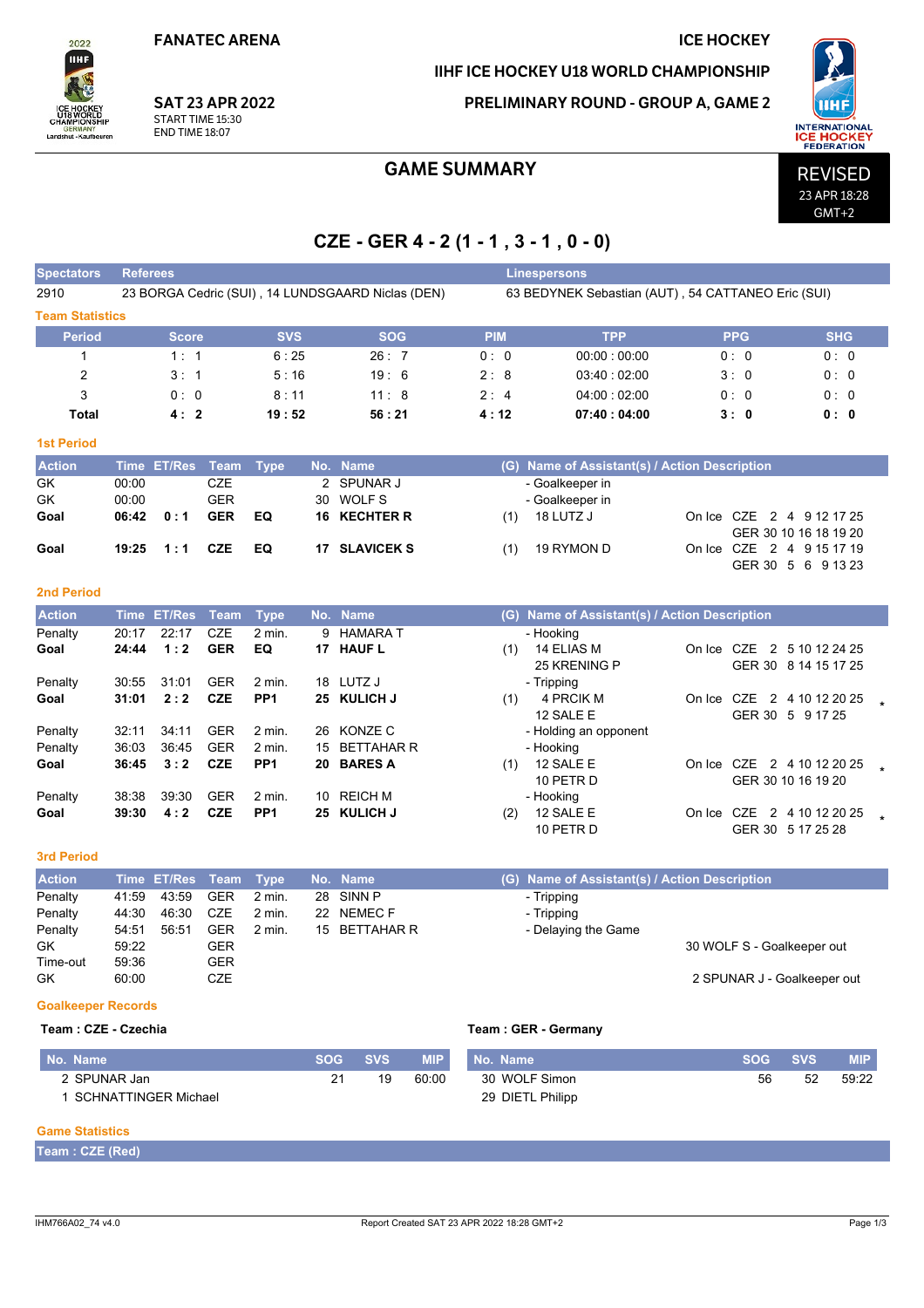

#### **ICE HOCKEY**



2022 **THE** 

### IIHF ICE HOCKEY U18 WORLD CHAMPIONSHIP

## **PRELIMINARY ROUND - GROUP A, GAME 2**



| Head Coach: PETR Jakub |                             |                |          |                         |                |             |             |          |        |                | Shots on Goal  |                |                         |             |
|------------------------|-----------------------------|----------------|----------|-------------------------|----------------|-------------|-------------|----------|--------|----------------|----------------|----------------|-------------------------|-------------|
| No. Pos.               | <b>Name</b>                 | G              | А        | P                       | <b>PIM</b>     | FO+         | FO-         | $FO+/-$  | FO%    |                | $\overline{2}$ | 3              | <b>OT</b><br><b>TS</b>  | $+/-$       |
| 4 D                    | PRCIK Matej +A              | 0              |          |                         | 0              | 0           | 0           | 0        | 0.00   | 5              | 2              | 0              | 7                       | 0           |
| D<br>9                 | <b>HAMARA Tomas</b>         | 0              | 0        | 0                       | $\overline{c}$ | 0           | 0           | 0        | 0.00   |                | 0              |                | 2                       | $\mathbf 0$ |
| 15 F                   | SAPOVALIV Matyas            | 0              | 0        | $\Omega$                | $\mathbf 0$    | 11          | 10          |          | 52.38  | 1              | 0              | $\Omega$       |                         | $+1$        |
| 17 F                   | <b>SLAVICEK Simon</b>       |                | 0        |                         | 0              | 0           | 0           | $\Omega$ | 0.00   | 5              |                | 0              | 6                       | $\mathbf 0$ |
| 19 F                   | <b>RYMON Dominik</b>        | 0              | 1        |                         | 0              | 1           | $\mathbf 0$ | 1        | 100.00 | 1              |                |                | 3                       | $+1$        |
| 5 D                    | CECH Ales +A                | 0              | 0        | 0                       | 0              | 0           | 0           | 0        | 0.00   | 0              | 0              |                |                         | $-1$        |
| F<br>10 <sup>°</sup>   | <b>PETR Dominik</b>         | 0              | 2        | $\overline{\mathbf{c}}$ | 0              |             | 6           |          | 53.85  | 0              | 0              |                |                         | $-1$        |
| 12 F                   | <b>SALE Eduard</b>          | 0              | 3        | 3                       | 0              | 0           | $\Omega$    | 0        | 0.00   | 2              | 3              | 2              | 7                       | $-2$        |
| 24 D                   | <b>TUMA Tadeas</b>          | 0              | $\Omega$ | 0                       | 0              | 0           | $\mathbf 0$ | 0        | 0.00   | 1              | 2              | $\overline{c}$ | 5                       | $-1$        |
| 25 F                   | KULICH Jiri +C (BP)         | $\overline{2}$ | 0        | $\overline{2}$          | 0              | 0           | 1           | $-1$     | 0.00   | 1              | 4              | $\overline{2}$ | 7                       | $-2$        |
| 3 D                    | <b>DVORAK Jakub</b>         | 0              | 0        | 0                       | 0              | 0           | 0           | 0        | 0.00   | 0              | 0              | 0              | 0                       | 0           |
| 18 F                   | <b>MELOVSKY Matyas</b>      | 0              | 0        | 0                       | 0              | 0           | 0           | 0        | 0.00   | 1              | 0              | 0              | 1                       | 0           |
| 20 F                   | <b>BARES Adam</b>           |                | $\Omega$ |                         | 0              | $\mathbf 0$ | $\Omega$    | 0        | 0.00   | 2              | 2              | 0              | 4                       | 0           |
| $\mathsf{F}$<br>21     | <b>BECHER Ondrej</b>        | 0              | 0        | 0                       | 0              | 12          | 7           | 5        | 63.16  | 0              | 0              | 0              | 0                       | 0           |
| 22 D                   | <b>NEMEC Frantisek</b>      | 0              | $\Omega$ | $\Omega$                | $\overline{2}$ | 0           | $\Omega$    | $\Omega$ | 0.00   | $\overline{2}$ |                | 0              | 3                       | 0           |
| 11 F                   | <b>SAPOUSEK Robin</b>       | 0              | 0        | 0                       | 0              | 6           | 5           | 1        | 54.55  | 0              |                | 0              |                         | 0           |
| 14 F                   | <b>PLOS Lukas</b>           | 0              | 0        | 0                       | 0              | 0           | 0           | 0        | 0.00   | 4              |                | 0              | 5                       | 0           |
| F<br>23                | <b>SOUKUP Marek</b>         | 0              | 0        | 0                       | 0              | 3           |             | 2        | 75.00  | 0              |                |                | $\overline{\mathbf{c}}$ | 0           |
| $\mathsf{F}$<br>26     | GASPAR Jan                  | 0              | 0        | 0                       | 0              | 0           | 0           | 0        | 0.00   | 0              | 0              | 0              | 0                       | 0           |
| 29 D                   | <b>PUCHALA Denis</b>        | 0              | $\Omega$ | 0                       | $\Omega$       | 0           | $\Omega$    | 0        | 0.00   | 0              | $\mathbf 0$    | 0              | 0                       | 0           |
| 1 GK                   | <b>SCHNATTINGER Michael</b> | 0              | 0        | 0                       | 0              |             |             |          |        | 0              | 0              | 0              | 0                       |             |
| 2 GK                   | <b>SPUNAR Jan</b>           | 0              | $\Omega$ | 0                       | 0              |             |             |          |        | U              | 0              | $\Omega$       | 0                       |             |
| <b>Total</b>           |                             | 4              |          | 11                      | 4              | 40          | 30          | 10       | 57.14  | 26             | 19             | 11             | 56                      |             |

### Team: GER (White)

|              | Head Coach: DUCK Alexander |                |             |             |                |             |                |             |       |                | <b>Shots on Goal</b> |                |                        |             |
|--------------|----------------------------|----------------|-------------|-------------|----------------|-------------|----------------|-------------|-------|----------------|----------------------|----------------|------------------------|-------------|
| No. Pos.     | <b>Name</b>                | G              | А           | P           | <b>PIM</b>     | FO+         | FO-            | $FO+/-$     | FO%   |                | $\overline{2}$       | 3              | <b>OT</b><br><b>TS</b> | $+/-$       |
| $10\quad D$  | <b>REICH Michael</b>       | 0              | $\Omega$    | $\Omega$    | 2              | 0           | 0              | 0           | 0.00  | 0              | 1                    | 0              |                        | $+1$        |
| 16 F         | KECHTER Roman +C           |                | 0           |             | 0              | 12          | 17             | $-5$        | 41.38 | 1              | 0                    |                | 2                      | $+1$        |
| 18 F         | LUTZ Julian                | 0              |             |             | 2              | 0           | 0              | 0           | 0.00  | 0              | $\Omega$             | 2              | 2                      | $+1$        |
| D<br>19      | HUBNER Niklas +A           | $\mathbf 0$    | 0           | 0           | 0              | 0           | 0              | 0           | 0.00  | 0              | 0                    |                |                        | $+1$        |
| 20 F         | OSWALD Veit +A             | $\mathbf{0}$   | $\Omega$    | $\Omega$    | $\Omega$       | $\mathbf 0$ | $\Omega$       | $\Omega$    | 0.00  | $\overline{2}$ | $\Omega$             | $\Omega$       | $\overline{2}$         | $+1$        |
| 8<br>D       | <b>KAUHANEN Jesse</b>      | 0              | 0           | 0           | 0              | 0           | 0              | 0           | 0.00  | 0              | 1                    | 0              |                        | $+1$        |
| 14 F         | <b>ELIAS Moritz</b>        | 0              | 1           |             | 0              | 0           | 0              | 0           | 0.00  | 0              | 0                    | $\mathbf 1$    |                        | $+1$        |
| D<br>15      | <b>BETTAHAR Rayan</b>      | 0              | 0           | 0           | 4              | 0           |                | $-1$        | 0.00  | 0              |                      | 0              |                        | $+1$        |
| 17 F         | <b>HAUF Luca</b>           |                | $\Omega$    |             | 0              | 4           | 9              | $-5$        | 30.77 | 0              | $\overline{2}$       |                | 3                      | $+1$        |
| 25 F         | <b>KRENING Philipp</b>     | $\mathbf 0$    | 1           |             | 0              | 0           | 0              | 0           | 0.00  | $\mathbf{1}$   | 0                    | $\overline{2}$ | 3                      | $+1$        |
| 6 F          | <b>KRYMSKIY Nikita</b>     | 0              | 0           | 0           | 0              | 0           | 0              | 0           | 0.00  | 0              | 0                    | 0              | 0                      | $-1$        |
| D<br>9       | <b>WEBER Jakob</b>         | 0              | 0           | $\Omega$    | 0              | 0           | 0              | 0           | 0.00  | 1              | 0                    | 0              | 1                      | $-1$        |
| F<br>13      | <b>ROLLINGER Ralf</b>      | $\Omega$       | $\Omega$    | 0           | 0              | 0           | 0              | $\Omega$    | 0.00  | 0              | 0                    | 0              | 0                      | $-1$        |
| 23<br>F      | <b>ASSAVOLYUK Daniel</b>   | 0              | 0           | 0           | 0              | 9           | 6              | 3           | 60.00 | 2              |                      | 0              | 3                      | $-1$        |
| 28 D         | <b>SINN Philip</b>         | $\mathbf{0}$   | $\Omega$    | $\Omega$    | $\overline{2}$ | $\mathbf 0$ | $\Omega$       | $\Omega$    | 0.00  | 0              | $\Omega$             | 0              | $\Omega$               | $\mathbf 0$ |
| 5 D          | <b>BRAUN Marlon</b>        | 0              | 0           | 0           | 0              | 0           | 0              | 0           | 0.00  | 0              | 0                    | 0              | 0                      | $-1$        |
| F<br>7       | <b>HORDLER Eric</b>        | 0              | 0           | $\Omega$    | 0              | 0           | 0              | 0           | 0.00  | 0              | 0                    | 0              | 0                      | $\mathbf 0$ |
| F<br>22      | <b>GAIDEL Rik</b>          | $\mathbf 0$    | $\mathbf 0$ | $\mathbf 0$ | 0              | 0           | 0              | $\mathbf 0$ | 0.00  | 0              | 0                    | 0              | 0                      | 0           |
| 26 F         | <b>KONZE Carl</b>          | $\Omega$       | $\Omega$    | $\Omega$    | $\overline{2}$ | 5           | $\overline{7}$ | $-2$        | 41.67 | 0              | $\Omega$             | 0              | $\Omega$               | 0           |
| 21 F         | <b>SAFFRAN Noel</b>        | 0              | $\mathbf 0$ | 0           | 0              | 0           | 0              | $\Omega$    | 0.00  | 0              | $\mathbf 0$          | 0              | 0                      | 0           |
| 29 GK        | <b>DIETL Philipp</b>       | 0              | 0           | 0           | 0              |             |                |             |       | 0              | 0                    | 0              | 0                      |             |
| 30 GK        | WOLF Simon (BP)            | 0              | 0           | 0           | 0              |             |                |             |       | 0              | 0                    | 0              | 0                      |             |
| <b>Total</b> |                            | $\overline{2}$ | 3           | 5           | 12             | 30          | 40             | -10         | 42.86 | 7              | 6                    | 8              | 21                     |             |